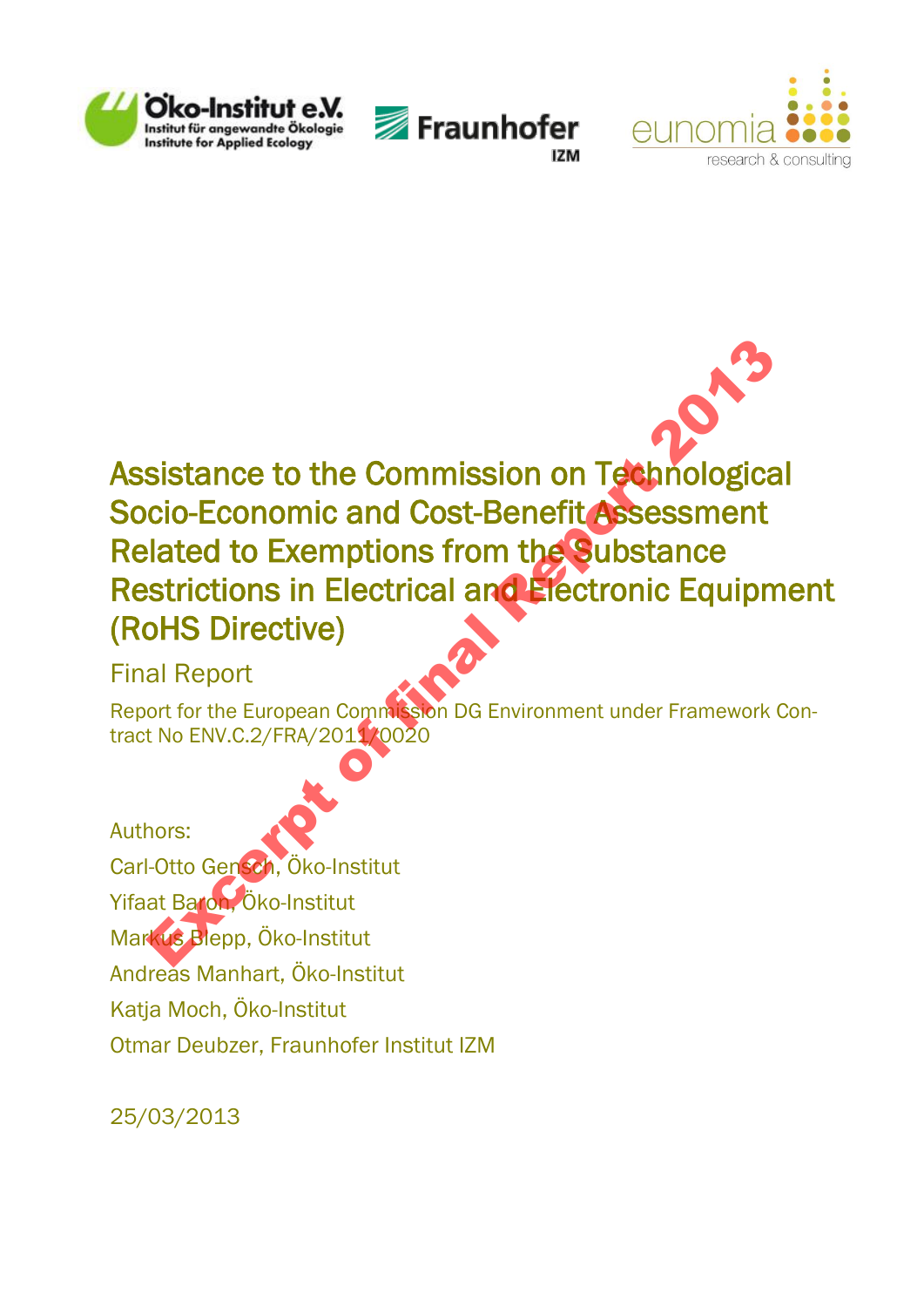*Report for:*  The European Commission

*Prepared by:* 

#### Öko-Institut e.V.

Freiburg Head Office: P.O. Box 1771 79017 Freiburg, Germany Street Address: Merzhauser Str. 173 79100 Freiburg, Germany Tel.:+49 (0)761 / 4 52 95-0 Fax +49 (0)761 / 4 52 95-288

#### Fraunhofer-Institut IZM

Environmental and Reliability Engineering Gustav-Meyer-Allee 25 13355 Berlin, Germany Tel.: +49 (0)30 / 46403-157 Fax: +49 (0)30 / 46403-131 **Ex final Report 2013** 

*Approved by:* 

## ………………………………………………….

Dominic Hogg (Eunomia Research & Consulting Ltd.)

*Contact Details* 

Eunomia Research & Consulting Ltd 37 Queen Square Bristol BS1 4QS

United Kingdom

Tel: +44 (0)117 9172250 Fax: +44 (0)8717 142942

Web: www.eunomia.co.uk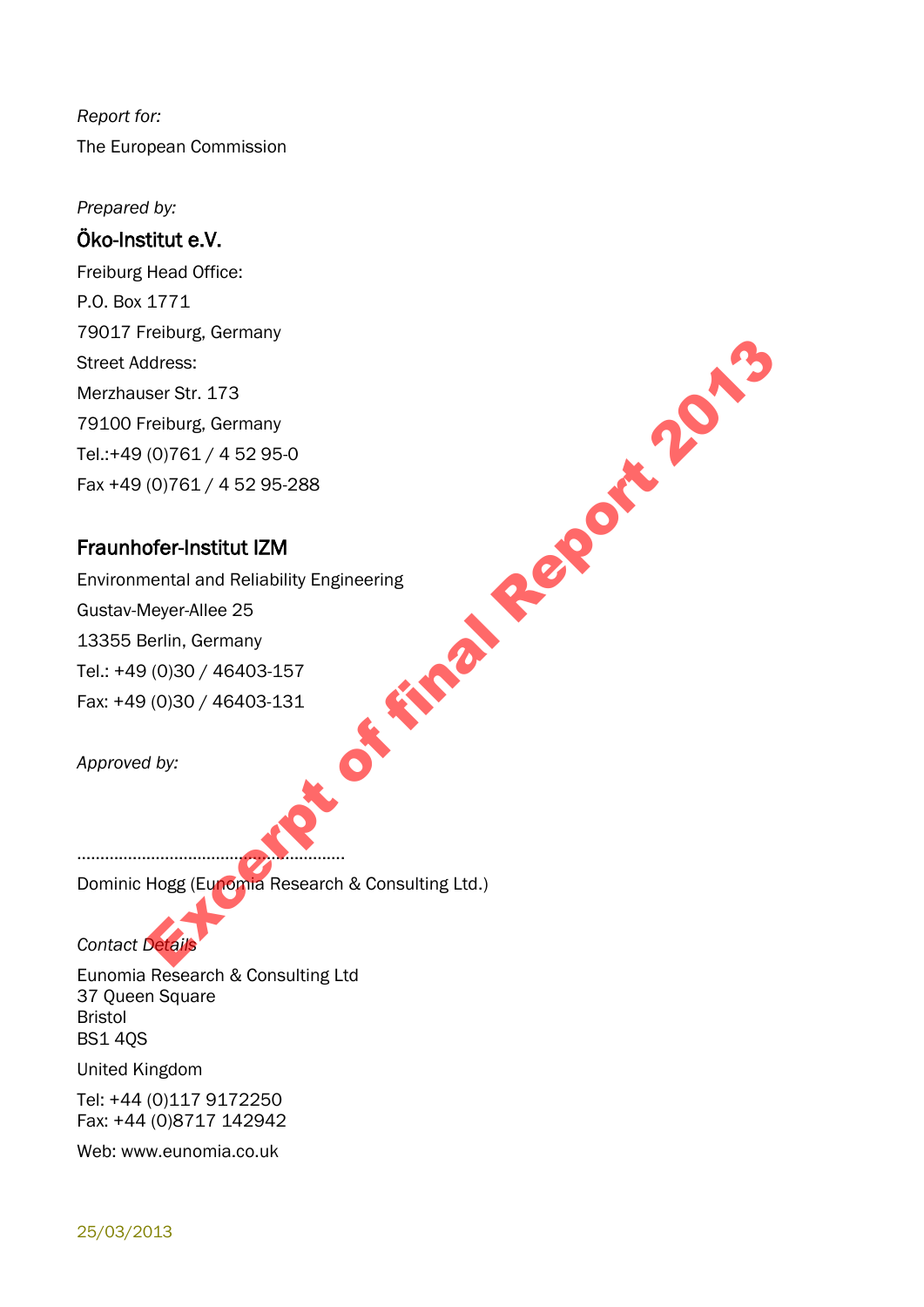#### *Acknowledgements*

We would like to express our gratitude towards stakeholders who have taken an active role in the contribution of information concerning the requests for exemption handled in the course of this project.

#### *Disclaimer*

Eunomia Research & Consulting, Öko-Institut and Fraunhofer IZM have taken due care in the preparation of this report to ensure that all facts and analysis presented are as accurate as possible within the scope of the project. However no guarantee is provided in respect of the information presented, and Eunomia Research & Consulting, Öko-Institut and Fraunhofer IZM are not responsible for decisions or actions taken on the basis of the content of this report. Excerpt of final Report 2013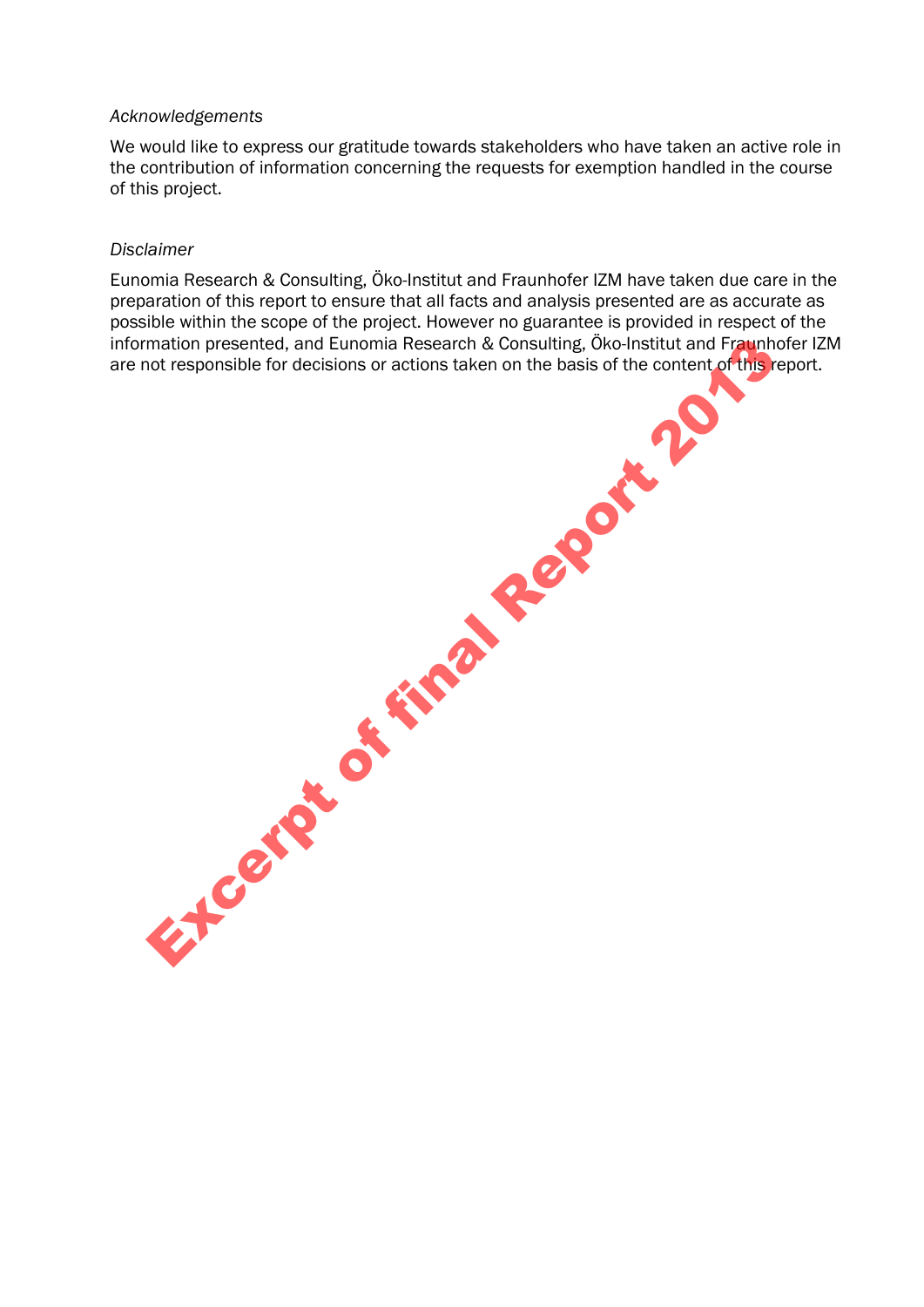## 12.0 Exemption Request No. 7 "Mercury in single capped (compact) fluorescent lamps not exceeding (per burner)"

#### Abbreviations

| Hg             | mercury                                                 |
|----------------|---------------------------------------------------------|
| <b>ELCF</b>    | European Lamp Companies Federation                      |
| <b>CENELEC</b> | European Committee for Electrotechnical Standardization |
| CFL            | compact fluorescent lamps                               |

#### <span id="page-3-1"></span>12.1 Description of Requested Exemption

#### <span id="page-3-0"></span>Table 12-1: Excerpt from Annex III of Directive 2011/65/EU (RoHS 2)

| ELCF                         |                                                                                                                                                                                                                                                                                                                                        | European Lamp Companies Federation                                                                                                                                        |  |  |  |
|------------------------------|----------------------------------------------------------------------------------------------------------------------------------------------------------------------------------------------------------------------------------------------------------------------------------------------------------------------------------------|---------------------------------------------------------------------------------------------------------------------------------------------------------------------------|--|--|--|
| CENELEC                      | European Committee for Electrotechnical Standardization                                                                                                                                                                                                                                                                                |                                                                                                                                                                           |  |  |  |
| CFL                          | compact fluorescent lamps                                                                                                                                                                                                                                                                                                              |                                                                                                                                                                           |  |  |  |
| 12.1                         | <b>Description of Requested Exemption</b>                                                                                                                                                                                                                                                                                              |                                                                                                                                                                           |  |  |  |
|                              | The European Lamp Companies Federation (ELCF) has applied for an exemption for:                                                                                                                                                                                                                                                        |                                                                                                                                                                           |  |  |  |
|                              | "Mercury in single capped (compact) fluorescent lamps not exceeding (per<br>burner) - for long-life lamps <30W (specified with a lifetime of >15.000<br>hours)"                                                                                                                                                                        |                                                                                                                                                                           |  |  |  |
| in the past <sup>299</sup> . | The exemption request is extremely similar to one previously evaluated (exemption<br>no. (1a) listed in Annex III of Directive 2011/65/EU (RoHS 2) - see Table 12-1). This<br>exemption was evaluated and reviewed by Oko-Institut together with Fraunhofer IZM<br>Table 12-1: Excerpt from Annex III of Directive 2011/65/EU (RoHS 2) |                                                                                                                                                                           |  |  |  |
|                              | Exemption                                                                                                                                                                                                                                                                                                                              | Scope and dates of applicability                                                                                                                                          |  |  |  |
| 1                            | Mercury in single capped (compact) fluorescent lamps not<br>exceeding (per burner):                                                                                                                                                                                                                                                    |                                                                                                                                                                           |  |  |  |
| 1(a)                         | For general lighting purposes < $30 \text{ W: } 5 \text{ mg}$                                                                                                                                                                                                                                                                          | Expires on 31 December 2011; 3,5 mg may be<br>used per burner after 31 December 2011 until<br>31 December 2012; 2,5 mg shall be used per<br>burner after 31 December 2012 |  |  |  |
|                              |                                                                                                                                                                                                                                                                                                                                        |                                                                                                                                                                           |  |  |  |

<sup>299</sup> Gensch, C.-O.; Zangl, S.; Groß, R.; Weber, A. K.; Deubzer, O. (2009) *Adaptation to Scientific and Technical Progress under Directive 2002/95/EC, Final Report*, Öko-Institut e.V. and Fraunhofer IZM, February 2009, [http://ec.europa.eu/environment/waste/weee/pdf/report\\_2009.pdf](http://ec.europa.eu/environment/waste/weee/pdf/report_2009.pdf)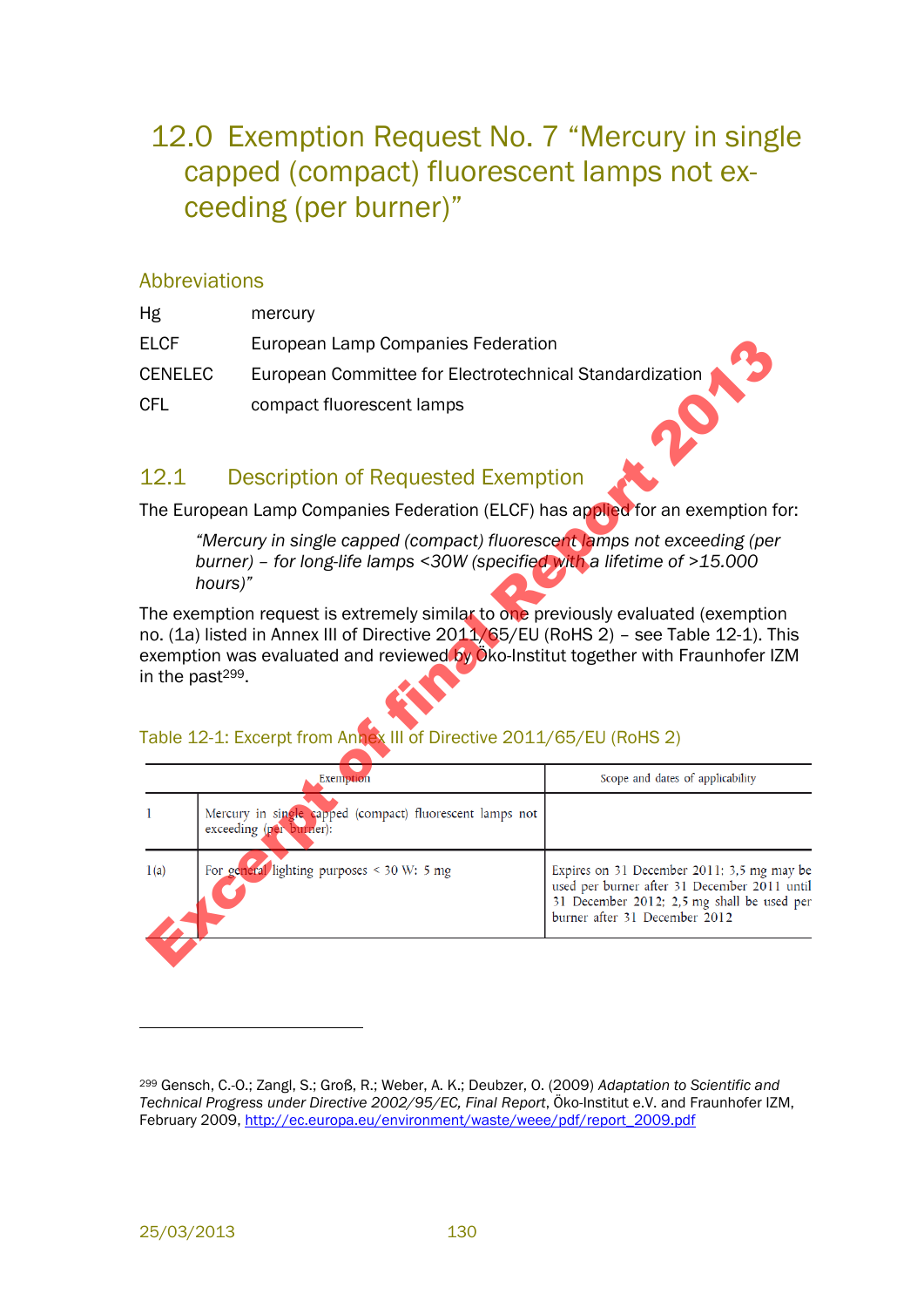The applicant's case focuses around the following arguments:<sup>300</sup>

- $\triangleright$  The applicant states that the use of long life lamps is directed to areas where lamp replacement is difficult and expensive due to high ceilings, special luminaire design for critical application requirements, or too much disturbance of processes with long operating hours, as well as applications where the safety of people is at stake, e.g. heavy duty industry halls, the chemical industry and oil platforms requiring very reliable long life specifications;
- $\triangleright$  The current exemption limits the mercury content to 2.5 mg per burner after 31 December 2012. This is suitable for lamps <30W with life time's < 15,000 hours. However, according to the applicant, for long life lamps (>15,000 hours), 3.5 mg mercury is needed to avoid light output failures during the life of the product. The ROHS limit of 2.5 mg max, after 31 Dec 2012, is therefore scientifically impracticable;
- $\triangleright$  As no specific category for long-life lamps is available in RoHS for singlecapped (compact) fluorescent lamps (CFL), the applicant requests a new exemption for these lamps: For long-life lamps <30W, (specified with a lifetime of >15,000 hours) 3.5 mg may be used after 31 December 2012; and
- According to the ELCF, suitable substitutes do not exist at this time.<sup>301</sup> They suggest the alternative is to install multiple normal standard lamps over the equivalent period, instead of using 1 long life lamp. Assuming 2 lamps would be used, the total amount of mercury dosed for 2 lamps during lifetime would then be 5 mg. The applicant therefore states that the total environmental impact is lower when one long life lamp is used with a total of 3.5 mg of mercury. the product. The ROHS limit of 2.5 mg of mercury is needed to avoid light output failures during the life of the product. The ROHS limit of 2.5 mg max, after 31 Dec 2012, is therefore<br>of the product. The ROHS limit of 2.5

## 12.2 Applicant's Justification for Exemption

The applicant<sup>302</sup> makes a distinction between the required mercury content in relation to the lifetime of the lamp.

In general, mercury is a material that is essential for creating the right plasma, in the glass tubes of fluorescent lamps, needed to generate visible light and to create a highly efficient radiation of light inside the lamp.<sup>303</sup> Furthermore, the electrical characteristics of long life lamps are compatible to those of normal life lamps. This makes



<sup>300</sup> ELCF (2011) Original exemption request document no 7, European Lamp Companies Federation (ELCF), September 2011,

[http://rohs.exemptions.oeko.info/fileadmin/user\\_upload/RoHS\\_VI/Request\\_7/ELCF\\_Exemption\\_Requ](http://rohs.exemptions.oeko.info/fileadmin/user_upload/RoHS_VI/Request_7/ELCF_Exemption_Request7_Mercury_long_life_CFL.pdf) [est7\\_Mercury\\_long\\_life\\_CFL.pdf](http://rohs.exemptions.oeko.info/fileadmin/user_upload/RoHS_VI/Request_7/ELCF_Exemption_Request7_Mercury_long_life_CFL.pdf)

<sup>301</sup> Ibid.

<sup>302</sup> Ibid.

<sup>303</sup> Ibid.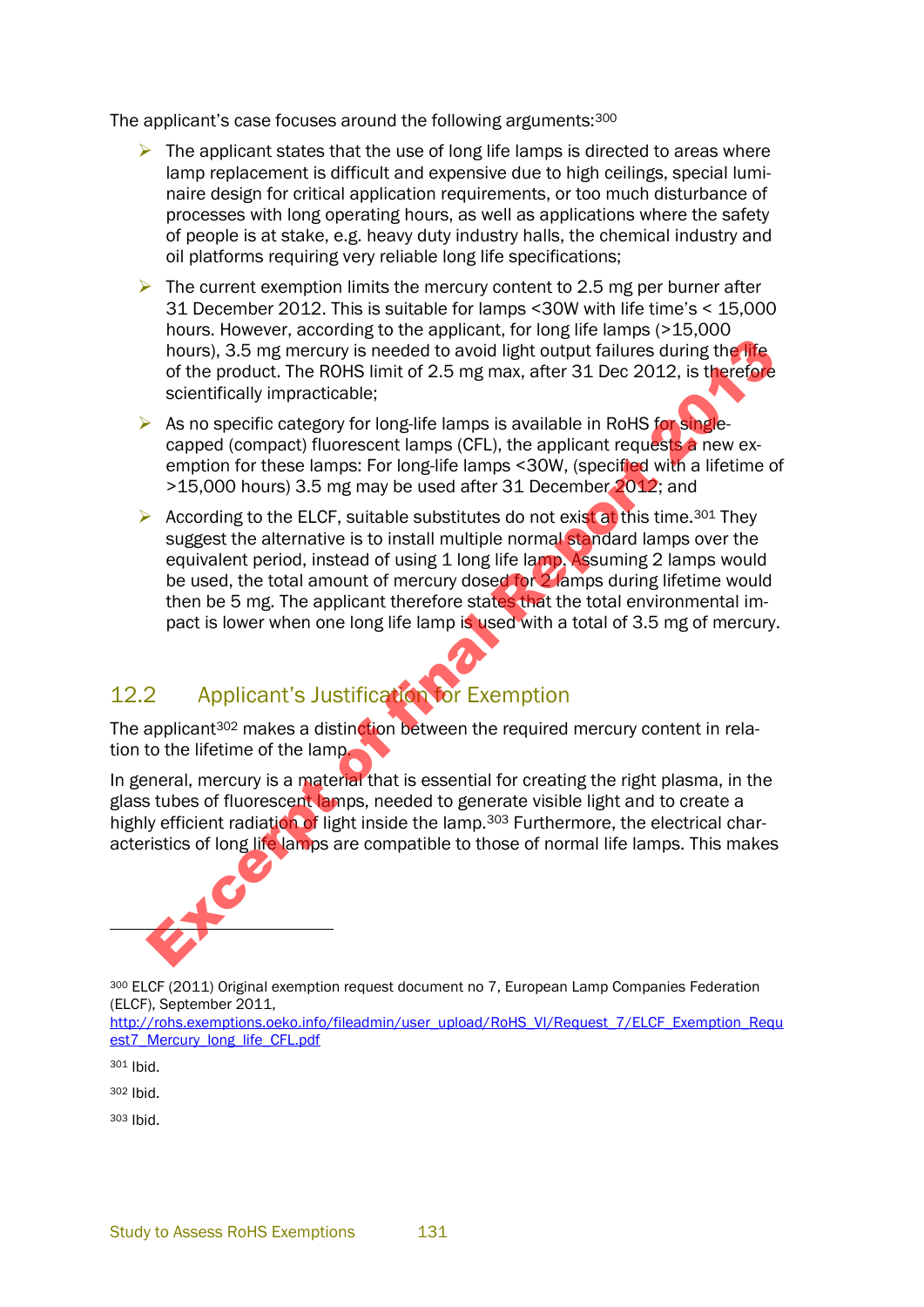it possible to use long life lamps in both new and existing installations, without further modifications.<sup>304</sup>

The mercury consumption/dose depends to a significant degree on the lamp lifetime. Mercury consumption also depends on many other factors such as application conditions during the lamp's lifetime, such as temperature, lamp current, operation frequency, switching cycle and physical dimensions.<sup>305</sup>

The lifetime performances of the various single capped lamps differ strongly when comparing lamp families. Applications of single-capped compact fluorescent lamps for consumer use (integrated CFL) and professional use (non-integrated CFL) and long life single-capped compact lamps, have average lifetimes of at least 15.000 hours in 3 hour-cycles (165 min. on – 15 min. off)306.

In past evaluations, it can be seen that there is further support by representatives of the lamp industry, that standard lifetime (8,000–12,000 hours) lamps can properly reach their defined lifetime with a maximum mercury content of 2.5 mg.

The average mercury consumption must be increased, to ensure longer life times of approximately > 20,000 h, in order to prevent early failing of the lamp. Therefore the applicant requests the mercury content be limited to 3.5 mg (a 40% increase) to avoid impracticable early failures due to premature luminosity loss. In this case a content limit of 3.5 mg ensures a long life lamp functionality ranging from 20,000 up to 60,000 h, In order to ensure the life-time reliability of a broader range of long-life lamps (>20,000 hours), additional mercury is required per lamp. Bour-cycles (165 min. on  $-15$  min. off)<sup>309</sup>.<br>
Bour-cycles (165 min. on  $-15$  min. off)<sup>309</sup>.<br>
In past evaluations, it can be seen that there is further support by representatives<br>
teach their defined lifetime with a max

Therefore a new exemption request is necessary to assure the specifications and reliability of long life CFL lamps.

The applicant has provided a reformulated wording in the first clarification round, adding reference to the lamp lifetime: <sup>307</sup>

 *For general lighting purposes < 30 W with longer lifetime (≥ 20.000 hours): 3.5 mg after 31 December 2012* 

The applicant prepared a **further paper to answer some of the open and implicit ques**tions raised by contributions made by stakeholders (see Section 12.3) in the course of the public consultation.<sup>308</sup> In this paper, ELCF provided further support to the request that CFLs need a mercury content of more than 2.5 mg for lamps with a lifetime



304 ELCF (2012a) Answers to first clarification questions submitted by the applicant, European Lamp Companies Federation (ELCF), June 2012, [http://rohs.exemptions.oeko.info/fileadmin/user\\_upload/RoHS\\_VI/Request\\_7/Request\\_No7\\_1st\\_Clar](http://rohs.exemptions.oeko.info/fileadmin/user_upload/RoHS_VI/Request_7/Request_No7_1st_Clarification_Questions_20120622_final.pdf)

[ification\\_Questions\\_20120622\\_final.pdf](http://rohs.exemptions.oeko.info/fileadmin/user_upload/RoHS_VI/Request_7/Request_No7_1st_Clarification_Questions_20120622_final.pdf)

<sup>305</sup> Op. cit. Gensch (2009)

<sup>306</sup> Op. cit. ELCF (2012a)

<sup>307</sup> Ibid.

<sup>308</sup> ELCF (2012b), Answers to Clarification Questions, following the consultation, submitted by the applicant, European Lamp Companies Federation (ELCF), September 2012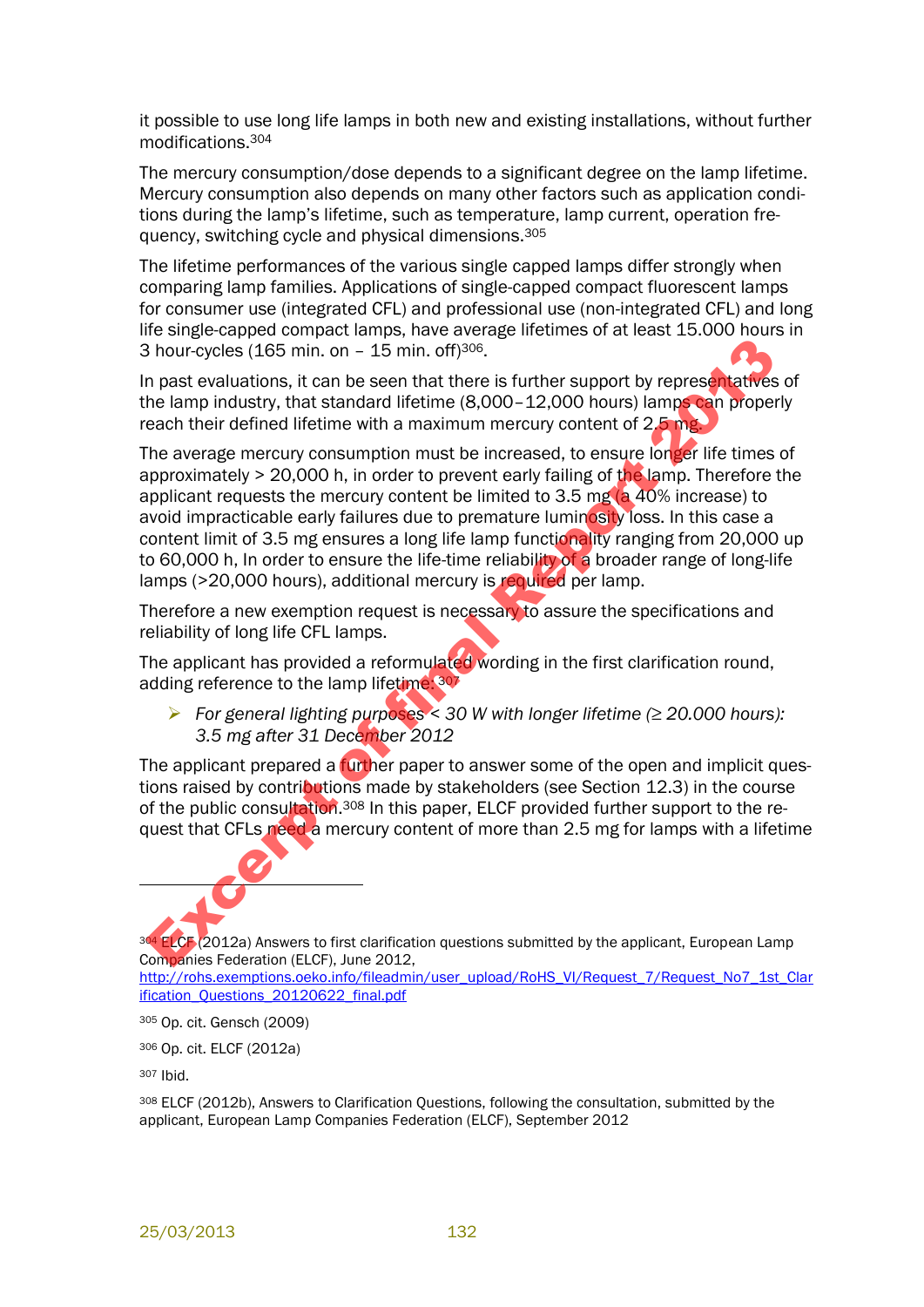of 20,000 hours and above. To cover the full range of long life lamps (e.g. 20-60.000 h), a content limit of 3.5 mg is needed.

Following the various contributions made during the stakeholder consultation concerning this RoHS exemption request, the applicant, ELCF, provided a final wording formulation for the requested exemption "Mercury in single capped (compact) fluorescent lamps not exceeding (per burner):"

#### Table 12-2: Proposal for the Wording of the Requested Exemption

| Exemption                                                                                                                                                                                                                                                                                                                                                                                                                                                                                                                                                                                                                                       | Scope and dates of applicability                                                |  |  |  |
|-------------------------------------------------------------------------------------------------------------------------------------------------------------------------------------------------------------------------------------------------------------------------------------------------------------------------------------------------------------------------------------------------------------------------------------------------------------------------------------------------------------------------------------------------------------------------------------------------------------------------------------------------|---------------------------------------------------------------------------------|--|--|--|
| 1(a)1                                                                                                                                                                                                                                                                                                                                                                                                                                                                                                                                                                                                                                           | 5 mg expires on 31 December 2011                                                |  |  |  |
| For general lighting purposes < 30 W<br>with normal lifetime                                                                                                                                                                                                                                                                                                                                                                                                                                                                                                                                                                                    | 3,5 mg may be used per burner after 31<br>December 2011 until 31 December 2012; |  |  |  |
|                                                                                                                                                                                                                                                                                                                                                                                                                                                                                                                                                                                                                                                 | 2,5 mg shall be used per burner after 31<br>December 2012                       |  |  |  |
| 1(a)2                                                                                                                                                                                                                                                                                                                                                                                                                                                                                                                                                                                                                                           | 3.5 mg after 31 December 2012                                                   |  |  |  |
| For general lighting purposes < 30 W<br>with longer lifetime $(≥ 20.000)$                                                                                                                                                                                                                                                                                                                                                                                                                                                                                                                                                                       |                                                                                 |  |  |  |
| Source: ELCF (2012b)<br><b>Possible Substitute Alternative</b><br>12.2.1                                                                                                                                                                                                                                                                                                                                                                                                                                                                                                                                                                        |                                                                                 |  |  |  |
| The applicant states that currently reliable alternatives for substituting mercury do not<br>exist and that substitution is not feasible. <sup>309</sup>                                                                                                                                                                                                                                                                                                                                                                                                                                                                                        |                                                                                 |  |  |  |
| <b>Possible Design Alternatives</b><br>12.2.2                                                                                                                                                                                                                                                                                                                                                                                                                                                                                                                                                                                                   |                                                                                 |  |  |  |
| The applicant states that LED lamps for existing single-capped lamp applications are<br>becoming available on the market; but for existing installations the efficacy levels are<br>typically lower than for fluorescent (long life) lamps. <sup>310</sup> Moreover, many LED lamps<br>create directional light. As the luminaire is designed for a specific light distribution of<br>the fluorescent lamp, and as the lamp orientation in luminaires for single-capped<br>lamps varies in the market, a full retrofit LED lamp solution is not yet sufficiently<br>available, or affordable, for lamp replacement in many existing luminaires. |                                                                                 |  |  |  |

#### 12.2.1 Possible Substitute Alternative

#### 12.2.2 Possible Design Alternatives

<sup>309</sup> Op. cit. ELCF (2012a) <sup>310</sup> Ibid.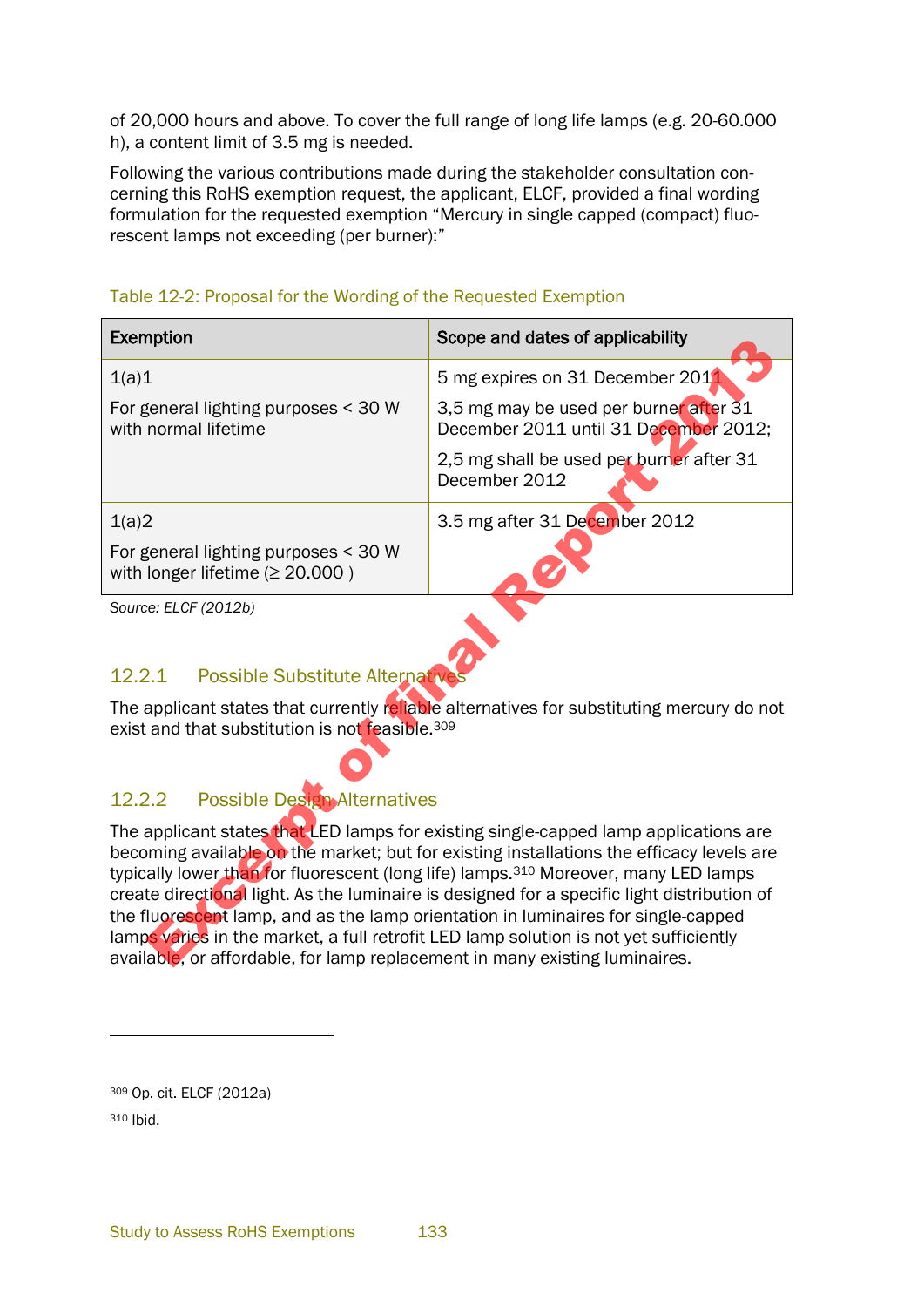The applicant states that currently there are no suitable non CFL-lamps (e.g. LED Retrofit) available which could meet the compatibility criteria of long life uses. These criteria are specified by luminaire manufacturers, which are responsible for assuring specific performance and safety standards.<sup>311</sup>

If the maximum mercury content of long-life CFL lamps is to be reduced from 3.5mg mercury to 2.5 mg mercury, then numerous lamps will not reach the specified lifetime (>=20,000 hours).

Furthermore the applicant has submitted answers, to questions posed during a teleconference that took place on the 4th of December. ELCF states that CFL lamps with ≤2.5 mg cannot always meet the requirements for using them in existing luminaires used in long life application circumstances. They will fail early resulting in early lamp replacement. Therefore, for industrial applications, customers do not accept this inferior option as it would mean much higher costs of lamp replacement due to more frequent maintenance requirements in comparison to proven long life CFL lamps.<sup>312</sup>

#### 12.2.3 Environmental Arguments

ELCF explains that long life lamps are the best option from an environmental-, resource- and economical point of view compared to normal life CFL lamps.<sup>313</sup> In this case a content limit increase, from 2.5 to 3.5 mg, ensures the long life lamp functionality above 20,000 h, realizing more than double or triple the lifetime which is also, from a total environmental impact point view, a positive proposition.

It should be noted that the mercury content of fluorescent lamps has been reduced substantially in the past 30 years (by more than 90%) (see Figure 12-1). The applicant submitted information concerning life cycle assessment aspects for long-life lamps and its possible alternatives (LED, normal life lamps), to further enhance the argumentation. Information includes reference to energy consumption, carbon dioxide emissions and further key performance indicators.<sup>314</sup> See in long life application circumstances. They will fail early resulting in early land<br>therefore, for industrial applications, customers do not accept the<br>decreasement. Therefore, for industrial applications, customers d

311 ELCF (2012d), Answers to the phone call on 4th December submitted by the applicant, European Lamp Companies Federation (ELCF), 13 December 2012

#### $312$  Ibid.

 $\overline{a}$ 

<sup>313</sup> Op. cit. ELCF (2012a)

<sup>314</sup> Information provided by the applicant via e-mail, received 10 December 2012, including: ELCF (2012c) Summary of LCA Information, Included in e-mail received from European Lamp Companies Federation (ELCF), on 10 December 2012;

OSRAM (2009) *Life Cycle Assessment of Illuminants: A Comparison of Light Bulbs, Compact Fluorescent Lamps and LED Lamps*, Prepared by OSRAM Opto Semiconductors GmbH and Siemens Corporate Technology;

Navigant (2009) *Life Cycle Assessment of Ultra-Efficient Lamps*, Prepared by Navigant Consulting Europe Ltd. for DEFRA

314 It is important in this context to state that the reports, provided were based on analysis carried out according to various ISO standards: According to the Navigant report it is consistent with compliance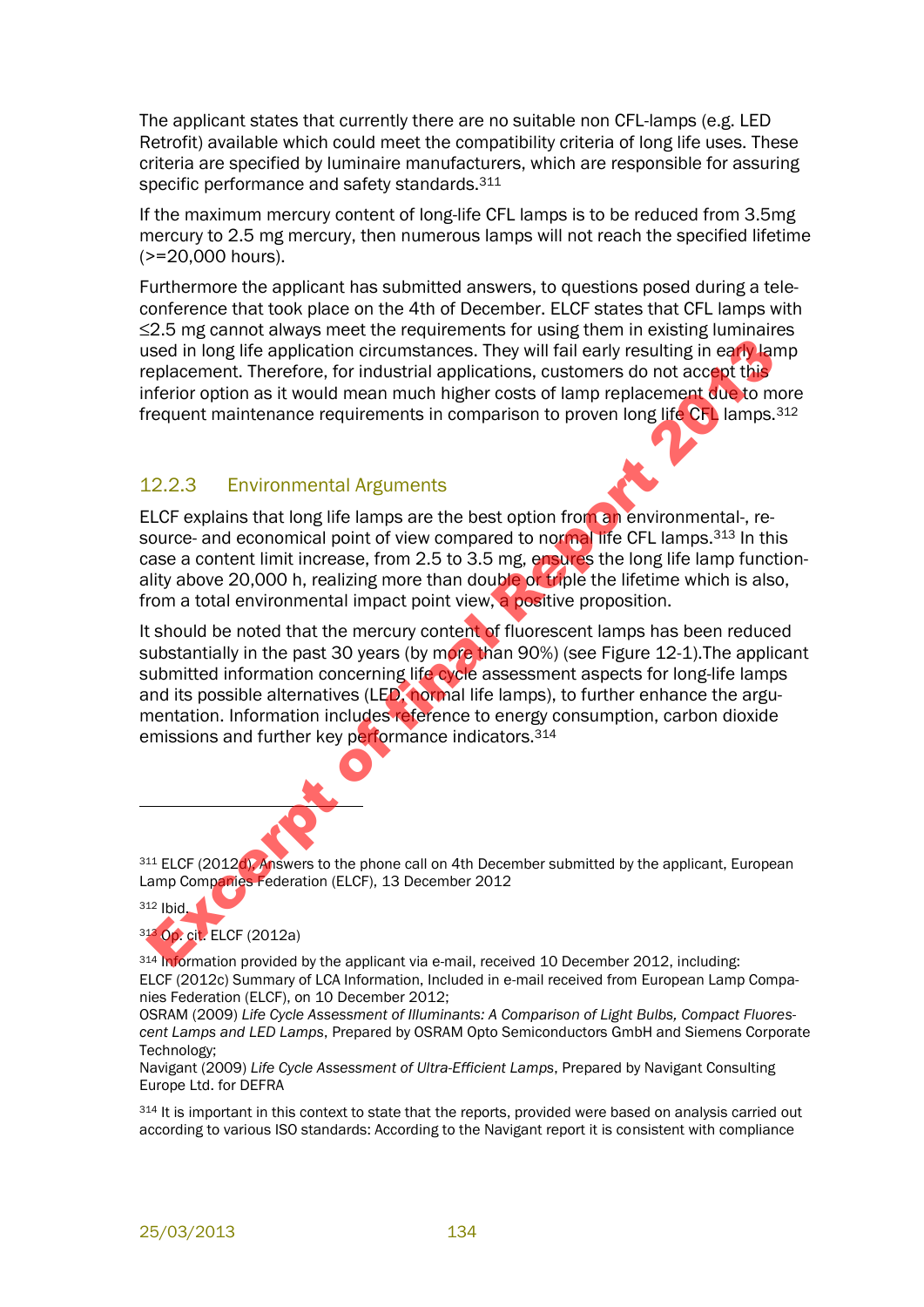In general, the information submitted concerning these aspects is put forward to support that long-life lamps are the most suitable alternative. In short, the following aspects are mentioned:

- $\triangleright$  Less than 2% of the total energy demand is needed for production of the incandescent, CFL or LED lamp;
- $\triangleright$  The main environmental impact is created during the use phase and is due to the energy consumption ( $> 95\%$ );
- $\triangleright$  The main mercury release is caused by emissions of power generation plants [emissions originating in coal combustion processes are one of the biggest contributions to total mercury emissions – evaluators comment] during the use phase of a lamp.
- $\triangleright$  Human toxicity potential therefore is mainly related to the energy consumption; and
- $\triangleright$  LED lamps have nearly identical impacts on the environment compared to CFL

The applicant delivered a reliable environmental impact comparison between CFLs with normal lifetime and CFLs with long-lifetime that demonstrates that such lamps have similar environmental impacts. ELCF estimated that it is not possible to reduce mercury below a maximum value of 2.5mg for all CFLs without creating early failures and decreasing the lifetime reliability.<sup>315</sup> The risk of lamp breakage during lamp exchange or disposal is for long-lifetime lamps up to three times less in comparison with normal lifetime lamps, [a result of less frequent maintenance requirements - evaluators comment]]. Except of final

with the life cycle stages outlined by ISO 14062-2002. According to the OSRAM report, it was reviewed by an independent critical review panel to to ensure compliance with ISO 14040 and ISO 14044. <sup>315</sup> Op. cit. ELCF (2012d)

l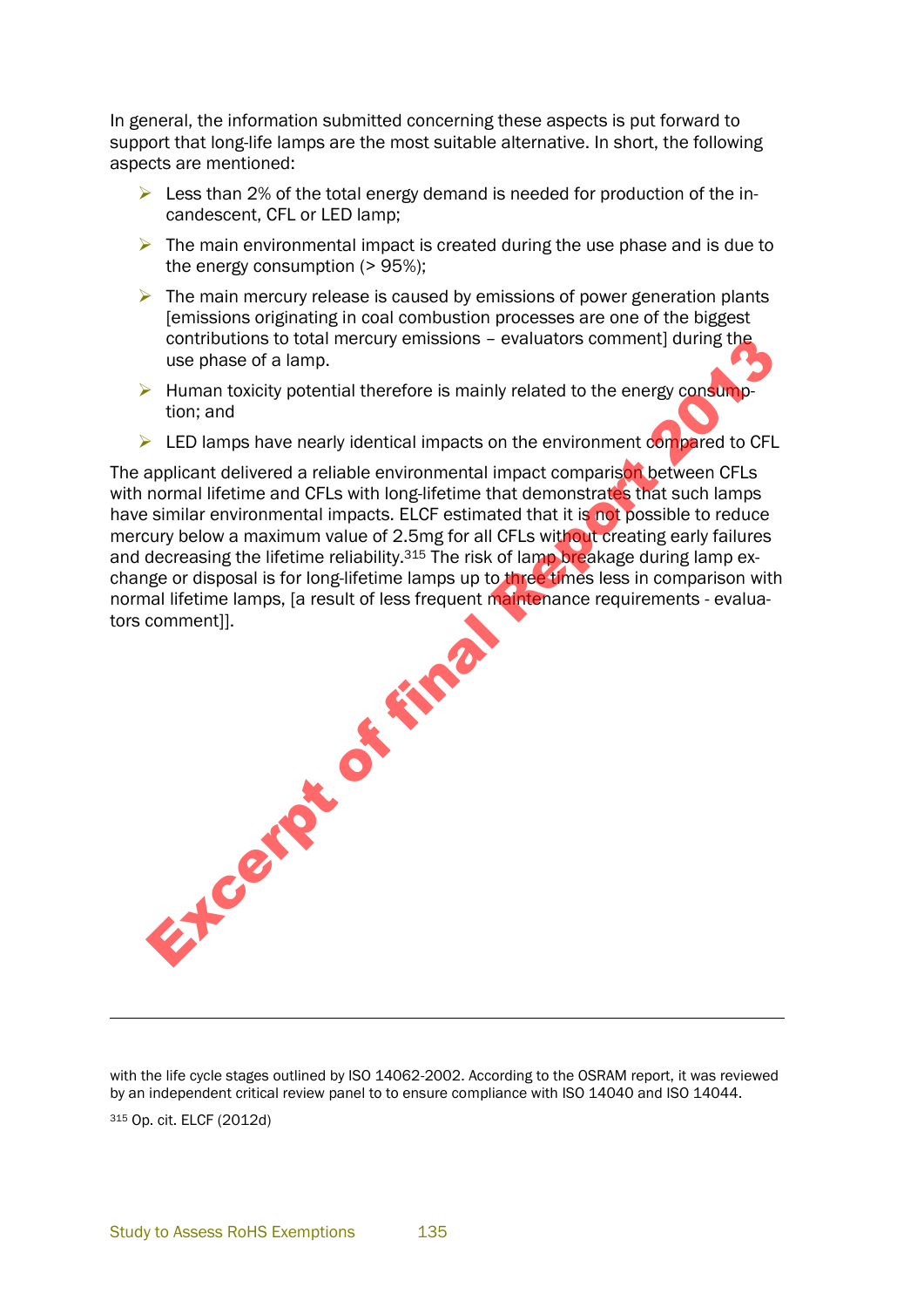

#### <span id="page-9-1"></span>Figure 12-1 Evaluation of Mercury Dosed per Lamp Over the Last 30 Years

#### 12.2.4 Road Map for Substitution

According to the applicant there is continuous improvement concerning innovations for reducing the mercury consumption in lamps.

Applicant did not further detail the efforts that are intended for achieving additional improvement and/or future substitution or elimination.

## <span id="page-9-0"></span>12.3 Stakeholders' Justification for Exemption

Two environmental NGOs, The European Environmental Bureau (EEB) and the Green Purchasing Institute (GPI), have provided further useful information.<sup>316</sup> Inter alia they support the concept of allowing for more mercury in CFLs, where it is needed to facilitate a longer lamp life time. The discussion should, therefore, it is argued, concern the definition of a threshold limit value corresponding to the rated life time.

316 EEB (2012) Stakeholder document submitted by Stakeholder within the consultation, European Environmental Bureau and the Green Purchasing Institute, September 2012, [http://rohs.exemptions.oeko.info/fileadmin/user\\_upload/RoHS\\_VI/General\\_contributions/20120904](http://rohs.exemptions.oeko.info/fileadmin/user_upload/RoHS_VI/General_contributions/20120904_EEEB_ZMWG_RoHS_Stakeholder_consultation_Ex_No_7_8_9.pdf) [\\_EEEB\\_ZMWG\\_RoHS\\_Stakeholder\\_consultation\\_Ex\\_No\\_7\\_8\\_9.pdf](http://rohs.exemptions.oeko.info/fileadmin/user_upload/RoHS_VI/General_contributions/20120904_EEEB_ZMWG_RoHS_Stakeholder_consultation_Ex_No_7_8_9.pdf) 

l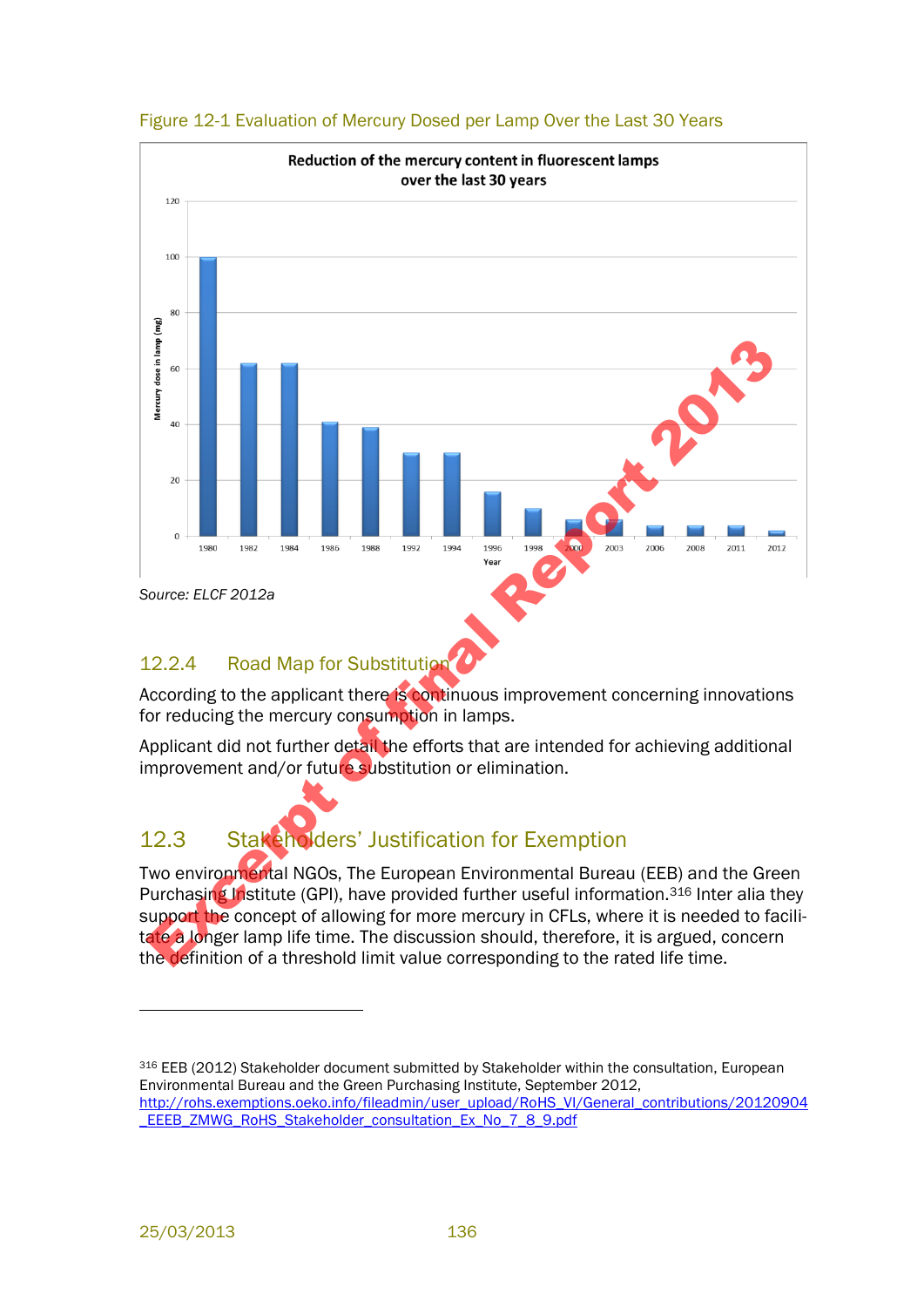Based on the comparison of various parameters for a variety of lamps from the US and EU market, environmental NGOs have proposed the following limits corresponding to rated life times for <30 W CFLs

- For general lighting purposes a limit value of ≤20.000 hours: 2.5 mg
- For general lighting purposes a, limit value of  $>$ 20.000 hours: 3.0 mg

This proposal is based on an own-initiative research resulting in a list of examples of CFLs. However, they suggest this threshold should only be qualified if a minimum rated life requirement is met when lamps are tested using the standard 3-hour test method and not the 12-hour standard method.

According to EEB & GPI, cold cathode compact fluorescent lamps (CCFLs) are an innovation that offers enormous benefits over existing CFL bulb technology. The average lifespan of CCFL bulbs is around 25,000 hours - much longer than the average CFL bulb. This has been achieved by reducing the thickness of the glass tube. However, cold cathode lamps for special purposes, used mainly for backlighting, are covered by Exemption 3. Single capped cold cathode CFLs would not be covered under this category. rding to EEB & GPI, cold cathode compact fluorescent lamps (CCFLs) are an axiation that offers enormous benefits over existing CFL bulb technology. The awifies the distantine different of first have the state of the distan

The Danish EPA agrees with the applicant that it is reasonable to have, in principle, differentiated maximum mercury content levels related to the lifetime of the lamp.<sup>317</sup> However, it points out that there are no technical standards on how to measure the life time of lamps. At present the lifetime tests are part of confidential internal company knowledge. Thus, it claims that there are no reliable bases for providing such an exemption. It suggests that the Commission asks CENELEC to develop such a standard.

The Danish EPA also argues that it does not seem environmentally appealing to agree to 40% more mercury, while only gaining 33% in additional lifetime (from 15,000 hours (the level of 2.5 mg Hg) to 20,000 hours (the level of 3.5 mg Hg)). If a technical standard could be established the long life limit should be at least 30,000 hours in order to justify the increased amount of mercury.<sup>318</sup>

 $\overline{a}$ 

<sup>317</sup> Danish\_EPA (2012) Stakeholder document submitted by Stakeholder within the consultation, Danish Ministry of the Environmental Protection Agency, September 2012, [http://rohs.exemptions.oeko.info/fileadmin/user\\_upload/RoHS\\_VI/General\\_contributions/20120904](http://rohs.exemptions.oeko.info/fileadmin/user_upload/RoHS_VI/General_contributions/20120904_Danish_EPA_RoHS_stakeholder_consultation_contributuion_Ex_No_5_6_7_8_9.pdf) Danish\_EPA\_RoHS\_stakeholder\_consultation\_contributuion\_Ex\_No\_5\_6\_7\_8\_9.pdf <sup>318</sup> Ibid.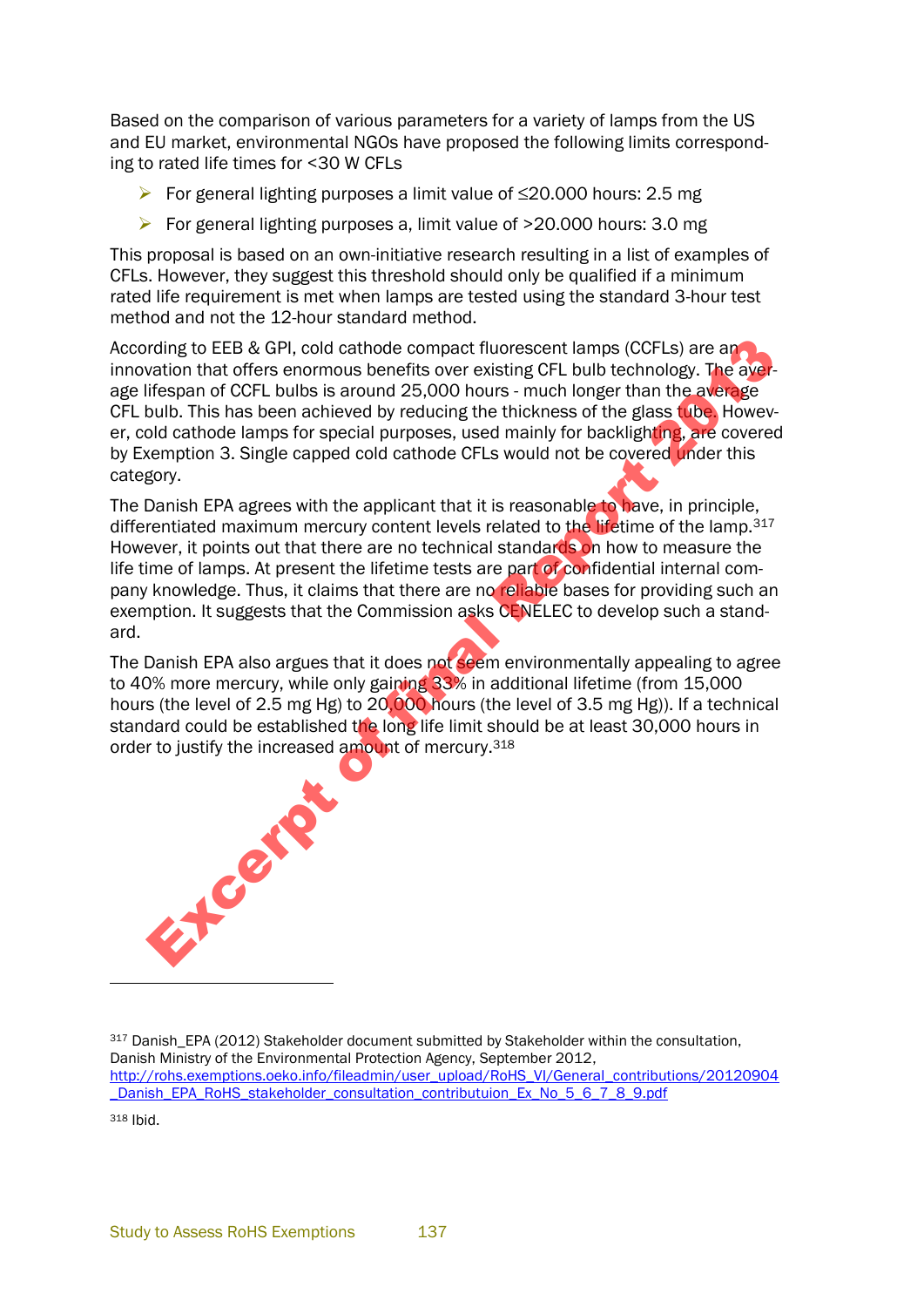#### 12.4 Critical Review

#### 12.4.1 REACH Compliance - Relation to the REACH Regulation

Chapter 5.0 in this report lists conditions for mercury content; inter alia items 18 and 18a of the REACH regulation Annex XVII state that mercury shall not be placed on the market when used as an anti-fouling agent or when used in measuring devices intended for sale to the general public (such as manometers, barometers, sphygmomanometers, and thermometers other than fever thermometers).

As Category 5 products for which this exemption renewal has been requested are not considered to fall under the scope of applications mentioned in items 18 and 18a, the consultants believe that in case an exemption is granted, the use of mercury in this application would not weaken the environmental protection afforded by the REACH Regulation.

#### 12.4.2 Environmental Arguments

The applicant presents sufficient environmental data and statements comparing the environmental impacts of life cycles of CFLs with LEDs. The information includes LCA reports from which it can be followed that LEDs are at present not superior to CFLs when comparing environmental aspects throughout the product life cycle.

It can also be followed that environmental impacts are higher when using two lamps with 2.5mg mercury rather than allowing an additional one milligram of mercury content in long-life lamps. In general, the total negative environmental impacts of increasing the mercury amount would not outweigh the total benefits. Besides the comparison of resources, transportation and disposal needed for one lamp instead of two, being in favour of this exemption, it was shown in the past that the main source of reducing mercury emissions in respect with lamps (CFL'S and CCFL'S) is tied to the fact that the lamp itself consumes less electricity for the generation of light, thus resulting in less of the mercury emissions tied to the production of energy from certain sources. Using the mercury amount would not outwering the base of the position of method is a proportion in the solution of the set of method is application would not weaken the environmental protection afforded to the filst applic

The consultants conclude that it is reasonably supported that not granting an exemption for long lifetime lamps for professional customers would result in negative impacts to the environment in terms of consumption of resources and in terms of greater quantities of mercury and waste. This would outweigh the positive impacts of limiting the amount of mercury according to current exemption 1(a) which at present covers long life lamps in its scope and which will impose a 2.5 mg restriction starting 1.1.2013.

#### 12.4.3 Scientific and Technical Practicability of Alternatives

In the consultants view, it has not been sufficiently clarified if LED-technology could allow for elimination in certain cases or not. The consultant asked the applicant to provide further details on lighting with LEDs. ELCF claims that LEDs are not a suffi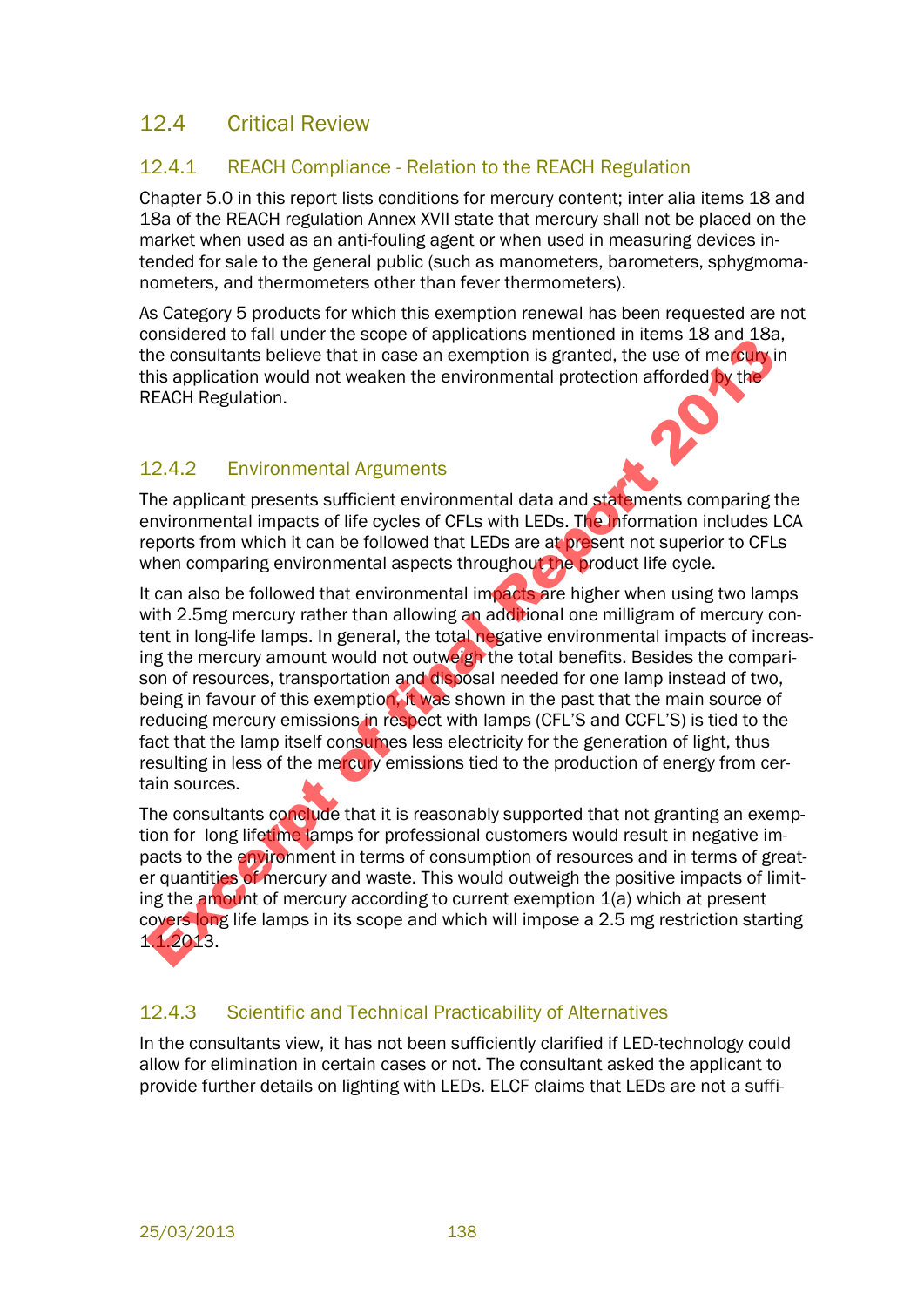cient substitute in this case, though without providing a detailed comparison of products. The applicant explains that:

*"LED lamps for existing single-capped lamp applications are becoming available in the market; but for existing installations the efficacy levels typically are lower than for fluorescent (long life) lamps. Moreover, many LED lamps create directional light. As the luminaire is designed for a specific light distribution of the fluorescent lamp and as the lamp orientation in luminaires for single-capped lamps varies in the market, a full retrofit LED lamp solution is not yet widely available or affordable for lamp replacement in many existing luminaires."319.* 

LEDs are known to be highly efficient and to have very long lifetimes as well as already being well-established within the market. From the consultant's experience, the light distribution factor also provides a distinction between otherwise comparable CFL and LED products, though solutions for this aspect are becoming more available for standard consumer products (for use in households). Thus the main argument the applicant provides concerns the issue of light direction, in so far as that LEDs cannot provide a "drop-in" substitute in cases where the long life lamps are applied. LEDs, would have to be further developed to provide an equivalent application in terms of ensuring that the required efficacy levels are distributed over the relevant illuminated area. That is to say, that for existing installations, LEDs would not be able to provide similar luminous efficacy levels along with the same light distribution that the CFLs provide. Elimination would at present require a refurbishment of existing installations. y being well-established within the market. From the consultant's experience, the distribution factor also provides a distribution factor between otherwise comparable CFI products, though solutions for this aspect are beco

The applicant further explained that

*"At the moment there are no suitable non CFL-lamps (e.g. LED Retrofit) available which could meet the compatibility criteria. These criteria are specified by luminaire manufacturers, which are responsible for assuring specific performance and safety standards. The first practicability criterion for a substitute of a CFL long life lamp is that it complies with the specifications against spare parts. Spare parts should meet the specifications for spare parts when they are used in existing luminaires.* 

*Luminaires for long life applications have a very long lifetime of approximately 15-30 years. These luminaires have specific electronic drivers inside regulating the ignition and the current of the lamp and have to meet specific performance and safety standards. A spare part lamp and the applied luminaire both have to meet these specific standards to assure a proper light performance and electrical compatibility and safety. Therefore, in this case of most CFL lamps a variety of specific lamp connectors (pin-based) are used to avoid a mix up in application (e.g. connecting lamps to the wrong electronics and luminaire). These lamps are pin-based and differ from the screw-based lamps used for many consumer applications (E27)…*

*…At this time there are not yet LED-retrofit substitutes for all CFL lamp types, including long life. In case of retrofit LED lamps we have practical reasons, why* 

<sup>319</sup> Op cit. ELCF (2012a)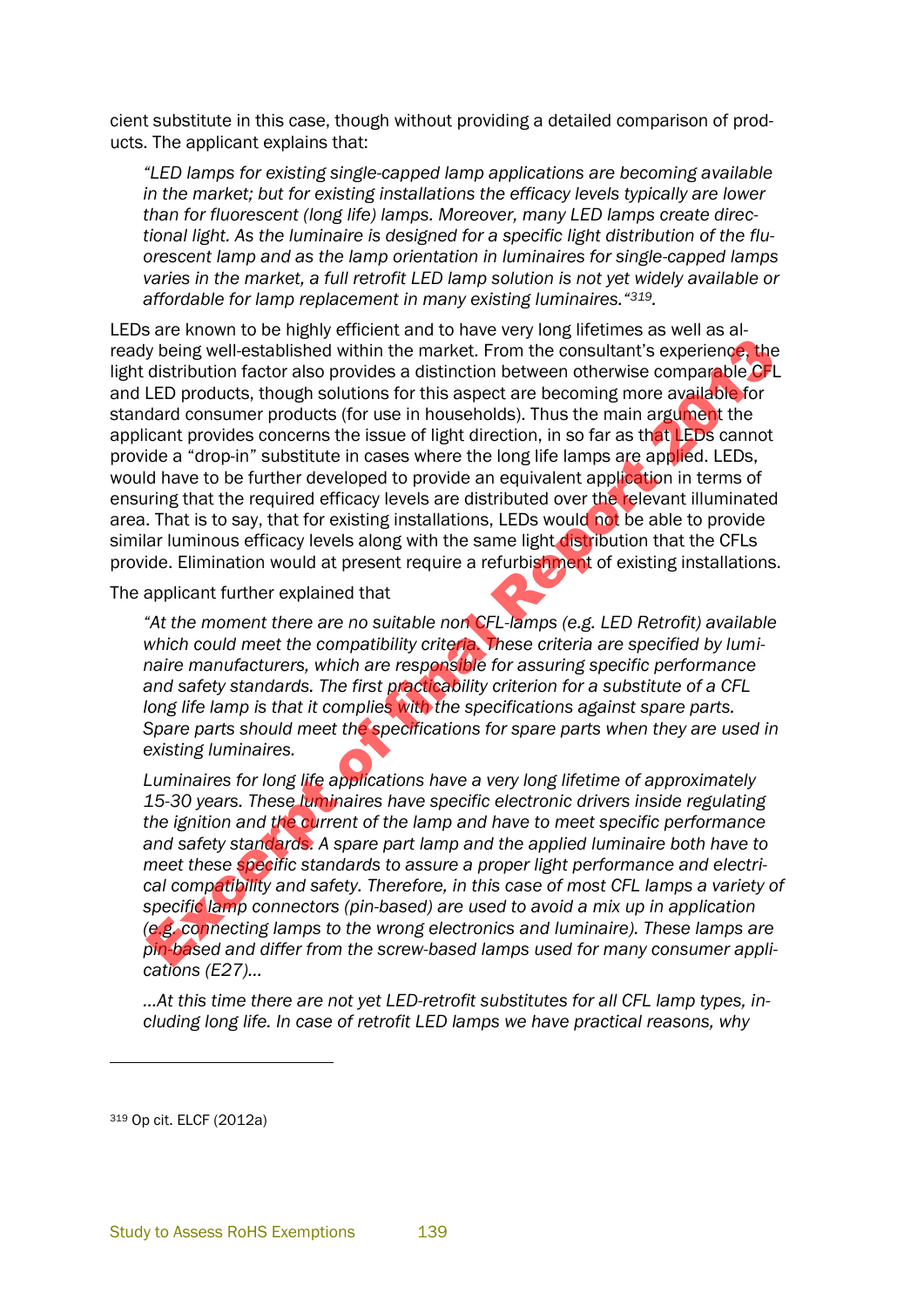*they cannot substitute long-life CFL lamps. At first, most CFL long life lamps do not have integrated electronics, but the electronics is integrated in the luminaire. For non-ballasted LED lamps (electronics is inside luminaire), there are no standards for electrical compatibility (for performance, and safety; see specifications for spare-parts above) available so far.These lamps are not released and approved by luminaire manufacturers for existing luminaires. Therefore, this is not a solid option for professional customers. At second, however some retrofit LED lamps are offered by some suppliers, their foreseen lifetime in many cases is only 25.000h. This is in the lower end of the CFL long life lamp lifetime range, which is 20-60.000 hours or above."*<sup>320</sup>

Though the provided information cannot fully reject that in some cases LED lamps may exist that could be used with existing luminaires as a comparable product, it can be followed that the electrical compatibility is not ensured and so if long-life CFLs were eliminated industrial users would be forced to scrap luminaires as present alternatives usually lack the correct connector or are not proven as reliable alternatives in terms of electronic compatibility.

Thus, the consultants lack sufficient information to establish if elimination through LED-technology could be possible in some cases, however it may be followed that this would not allow for a full retrofit.

#### 12.4.4 Scientific and Technical Practicability

The consultants can follow that there is a correlation between the average mercury consumption and long life time. However, various operating conditions (e.g. temperature, operation frequency etc.) can affect the lifetime of lamps, whereas the proposed correlation between lamp life and mercury content disregards the influence of other factors.

Standard or normal lifetime lamps can properly reach their defined lifetime with a dose of max 2.5 mg. Long life lamps require higher mercury dosing to realize the lifetime extension while preventing early failing during operation.

Information provided by stakeholders also supports a differentiation of maximum mercury content limits according to lamp lifetime, though stakeholders refer to different values in terms of possible content limits proposed for various lamp lifetime values. Information provided by EEB & GPI, demonstrates that in some cases, more than 2.5 mg of mercury is needed for ensuring a lifetime above 25,000 hours. Thus, a 3 mg limit was proposed by stakeholders for long life lamps that have been registered as being used for certain applications. Though the provided information cannot fully reject that in some cases LED lamps<br>that the discussion and the set of the detrical compatibility is not ensured and so if long-the celuse<br>of fillowed that the electrical compat

The applicant requests a 3.5 mg limit for long life lamps and delivers a qualitative description of what is to be considered under the special applications for which they are used (see Section [12.1\)](#page-3-1).

<sup>320</sup> Ibid.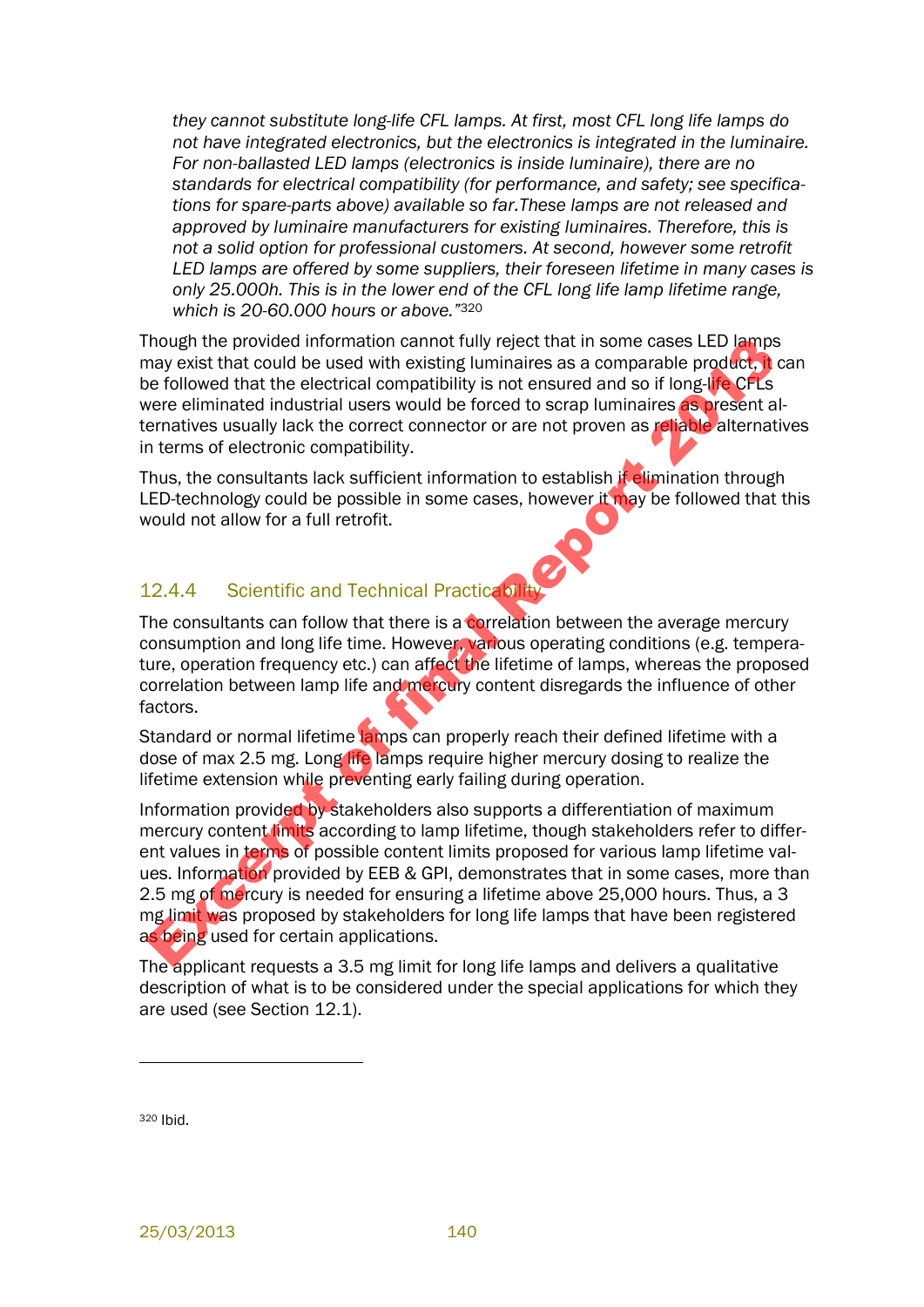EEB & GPI provided an extensive compilation of data on CFLs above 30 watts, comparing the rated life in relation to the mercury content. Data available from manufacturers, demonstrates that CFL lamp lifetimes of at least 20,000 hours can be maintained with mercury content of 2mg or less.<sup>321</sup> Therefore, these lamps fall under the 2.5 mg limit and even a 2 mg limit would be sufficient.

This information appears to demonstrate that the mercury content in some cases is indeed lower than RoHS limit values. However the applicant puts forward that the aforementioned values are average values. Average values have to be lower than maximum values, because there is always a certain range in the measurements, which also stems from the uncertainty of usage conditions. The applicant explains that publications do not always state clearly if their values refer to average values, maximum values etc. The consultant concludes that this is comprehensive, in the sense that it cannot always be clarified in these cases how values relate to the maximum values regulated in RoHS.

The current RoHS limits represent legal obligations such that all lamps are below the RoHS limit values while continuing to meet customer requirements, in general applications as well as in professional applications. On the basis of the available information and evidence, it appears that the concept of more mercury for longer life lamps in professional applications is reasonably supported (e.g. industrial lighting). However information has not been provided to clarify that such an exemption would also be needed for consumer applications. As it has been shown that there are longlife lamps that have a mercury content lower than 2.5 mg, the consultants conclude that extending the validity of a general exemption (available for all single capped CFLs *< 30 W*) allowing 3.5 mg would place those manufacturers, who have invested in their production systems so as to comply with this limit value, at a disadvantage. publications do not always state clearly if their values refer to average values<br>num values etc. The consultant concludes that his is comprehensive, in the<br>values regulated in RoHS.<br>External Report to the consultant conclu

This suggests a need to define clearly the distinction between long and short life lamps. A key problem mentioned in this context by the stakeholders was that there are no agreed technical standards regarding how to measure the life time of lamps. However in response, the applicant provided additional information that there are two IEC standards (IEC 60969 and IEC 60901) that regulate the lifetime test conditions of lamps.

The applied measurement technique for mercury content in lamps is standardized in IEC62554 with a cycle of 3hours-cycle (165' on/15' off) and measuring the mercury content of lamps. Results of the 3 hours cycle test method, mentioned by the applicant, are regarded as confidential internal company knowledge. In parallel, EEB & GPI who have contributed information during the consultation, support the standard 3 hour test method.

Moreover, the applicant states that market surveillance and measurement criteria for the lifetime of lamps are specified in the ErP legislation (EC245/2009 and amendments in EC347/2010).

<sup>321</sup> [http://download.p4c.philips.com/l4bt/3/322873/master\\_pl-electronic\\_322873\\_ffs\\_aen.pdf](http://download.p4c.philips.com/l4bt/3/322873/master_pl-electronic_322873_ffs_aen.pdf) or [http://www.osram.com/osram\\_com/products/lamps/compact-fluorescent-lamps/index.jsp](http://www.osram.com/osram_com/products/lamps/compact-fluorescent-lamps/index.jsp)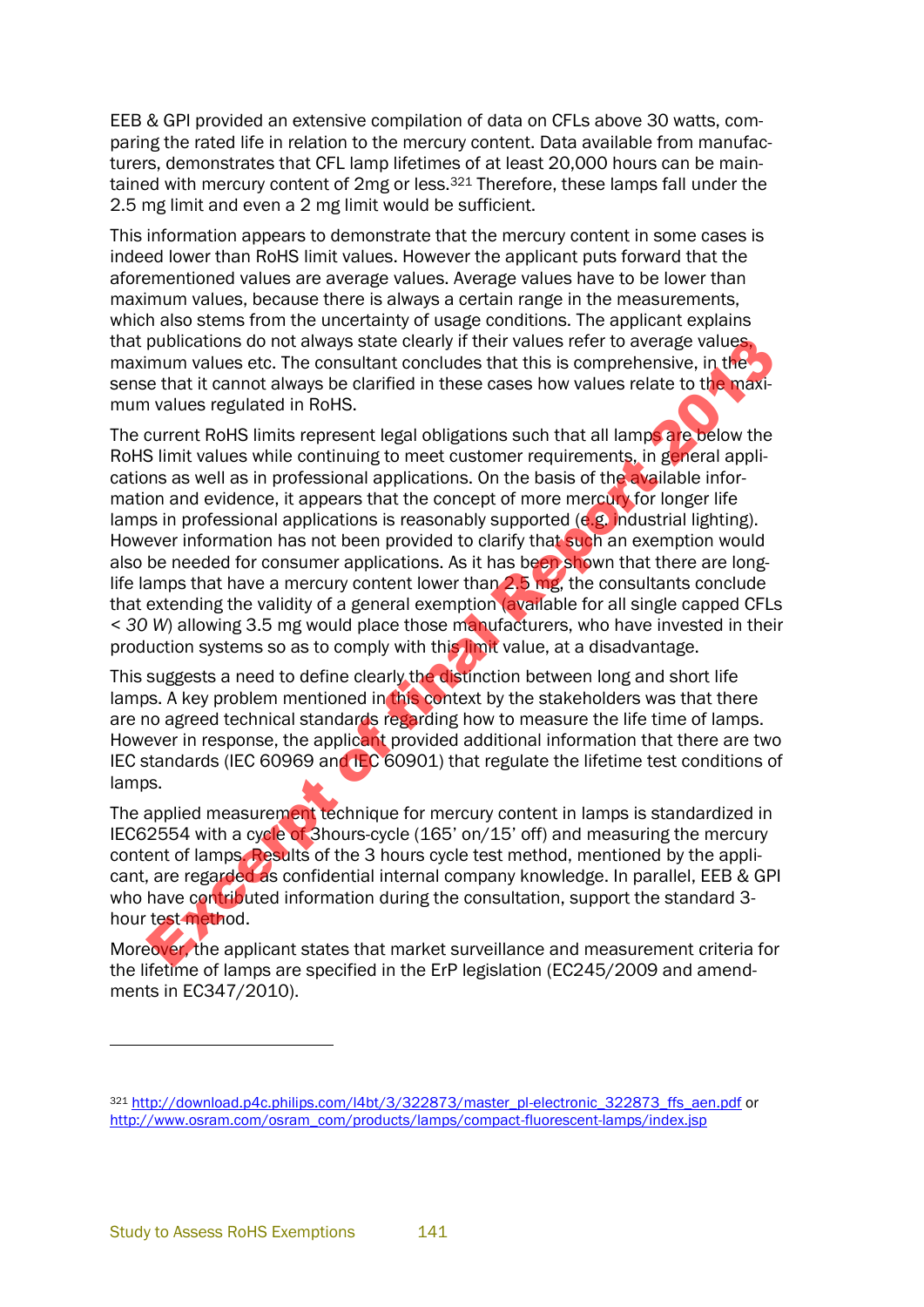Since the standards for measurement and test conditions are specified through the ErP legislation, therefore, the lifetime compliance and market surveillance aspects are covered.

#### 12.4.5 Conclusions

The consultants' previous experience tends to support the view that for certain applications that require very reliable long life specifications, the longer lifetime required will necessitate an increase of mercury content. As full substitution is not possible, nor does it seem to be superior in relation to environmental impacts, the applicant's scientific and technical arguments can be followed according to the criteria stipulated in article 5 (1) (a) of the directive.

With respect to the wording formulation brought forward by the applicant in the correspondence following the stakeholder consultation and additional information, the requested exemption addresses applications similar to those in the existing exemption (1a)<sup>322</sup> scope, let alone the reference to the "lifetime" of the lamp and the definition of a threshold above which more mercury is essential. (see also Table 12-1). In this sense the consultants conclude that an exemption referring to the mercury content of 3,5 mg required for long life lamps would be adequate. cientificand technical arguments can be followed according to the criteria studie<br>
an article 5 (1) (a) of the directive.<br>
With respect to the wording formulation brought forward by the applicant in the correction<br>
expond

#### 12.5 Recommendation

Based on the documents submitted by the applicant and the stakeholders and in the absence of contrary proposals, the requested exemption would be in line with the requirements of Art. 5(1)(a) The consultants recommend granting the following exemption for a period of 5 years, by which time it is assumed that either innovation will allow for a reduction in the mercury content, or substitution with LED lamps will have become possible.

In order to ensure a simplified but unambiguous wording the consultants recommend that the wording will be reformulated similarly to the wording of the existing Annex III exemption, but relating to higher mercury content for long life lamps ≥20.000 hours.



<sup>322</sup> For general lighting purposes < 30 W, 2.5 mg mercury shall be used per burner after 31 December 2012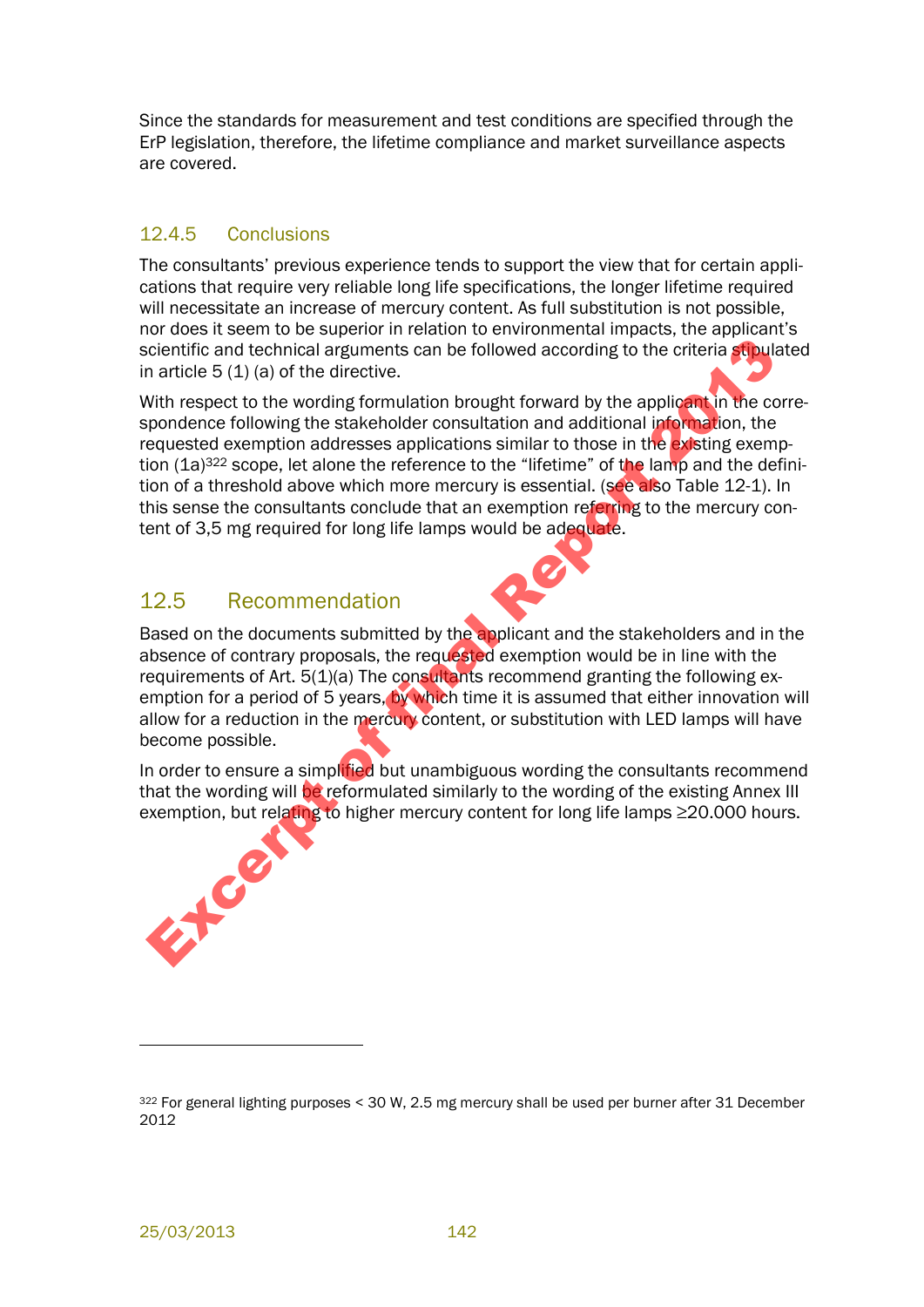#### Table 12-3: Proposed Exemption formulation

|      | Exemption                                                                               | Scope and date of ap-<br>plicability |
|------|-----------------------------------------------------------------------------------------|--------------------------------------|
|      | Mercury in single capped (compact) fluorescent<br>lamps not exceeding (per burner):     |                                      |
| 1(g) | For general lighting purposes < 30 W, with a<br>lifetime equal or above 20,000h: 3.5 mg | 31 December 2017                     |

The measurement technique for mercury content in lamps is standardized. There remains a concern; however, that a standard test method for lifetimes is not sufficiently widespread, therefore making it unclear how straightforward it would be to differentiate long life lamps from normal lamps for the purpose of market surveillance. It is important for the Commission to detail the conditions under which a CFL would be considered a longer-life model so that there is a fair comparison among all models. measuremen[t](http://rohs.exemptions.oeko.info/fileadmin/user_upload/RoHS_VI/General_contributions/20120904_EEEB_ZMWG_RoHS_Stakeholder_consultation_Ex_No_7_8_9.pdf) technique for mercury content in lamps is standardized. There<br>ains a concern; however, that a standard test method for lifetimes is **not**<br>sumply widespread, therefore making it unclear how straightforward it wo

## 12.6 References Exemption Request 7

Danish EPA (2012) Stakeholder document, submitted by Stakeholder within the consultation, Danish Ministry of the Environmental Protection Agency, September 2012, http://rohs.exemptions.oeko.info/fileadmin/user\_upload/RoHS\_VI/General\_contributions/20120904 Danish\_EPA\_RoHS\_stakeholder\_consultation\_contributuion\_Ex\_No\_5\_6\_7\_8\_9.pdf

EEB (2012) Stakeholder document submitted by Stakeholder within the consultation, European Environmental Bureau and the Green Purchasing Institute, September 2012, http://rohs.exemptions.oeko.info/fileadmin/user\_upload/RoHS\_VI/General\_contributions/20120904 \_EEEB\_ZMWG\_RoHS\_Stakeholder\_consultation\_Ex\_No\_7\_8\_9.pdf

ELCF (2011) Original exemption request document no 7, European Lamp Companies Federation (ELCF), September 2011,

http://rohs.exemptions.oeko.info/fileadmin/user\_upload/RoHS\_VI/Request\_7/ELCF\_Exemption\_Requ est7\_Mercury\_long\_life<sup>\</sup>CFL.pdf

ELCF (2012a) Answers to first clarification questions submitted by the applicant, European Lamp Companies Federation (ELCF), June 2012,

http://rohs.exemptions.oeko.info/fileadmin/user\_upload/RoHS\_VI/Request\_7/Request\_No7\_1st\_Clar ification Questions 20120622 final.pdf

ELCF (2012b) Answers to Clarification Questions, following the consultation, submitted by the applicant, European Lamp Companies Federation (ELCF), September 2012

ELCF (2012c) Summary of LCA Information, Included in e-mail received from European Lamp Companies Federation (ELCF), on 10 December 2012

ELCF (2012d) Answers to the phone call on 4th December, submitted by the applicant, European Lamp Companies Federation (ELCF), 13 December 2012

Gensch, C.-O.; Zangl, S.; Groß, R.; Weber, A. K.; Deubzer, O. (2009) *Adaptation to Scientific and Technical Progress under Directive 2002/95/EC*, Final Report, Öko-Institut e.V. and Fraunhofer IZM, February 2009[, http://ec.europa.eu/environment/waste/weee/pdf/report\\_2009.pdf](http://ec.europa.eu/environment/waste/weee/pdf/report_2009.pdf)